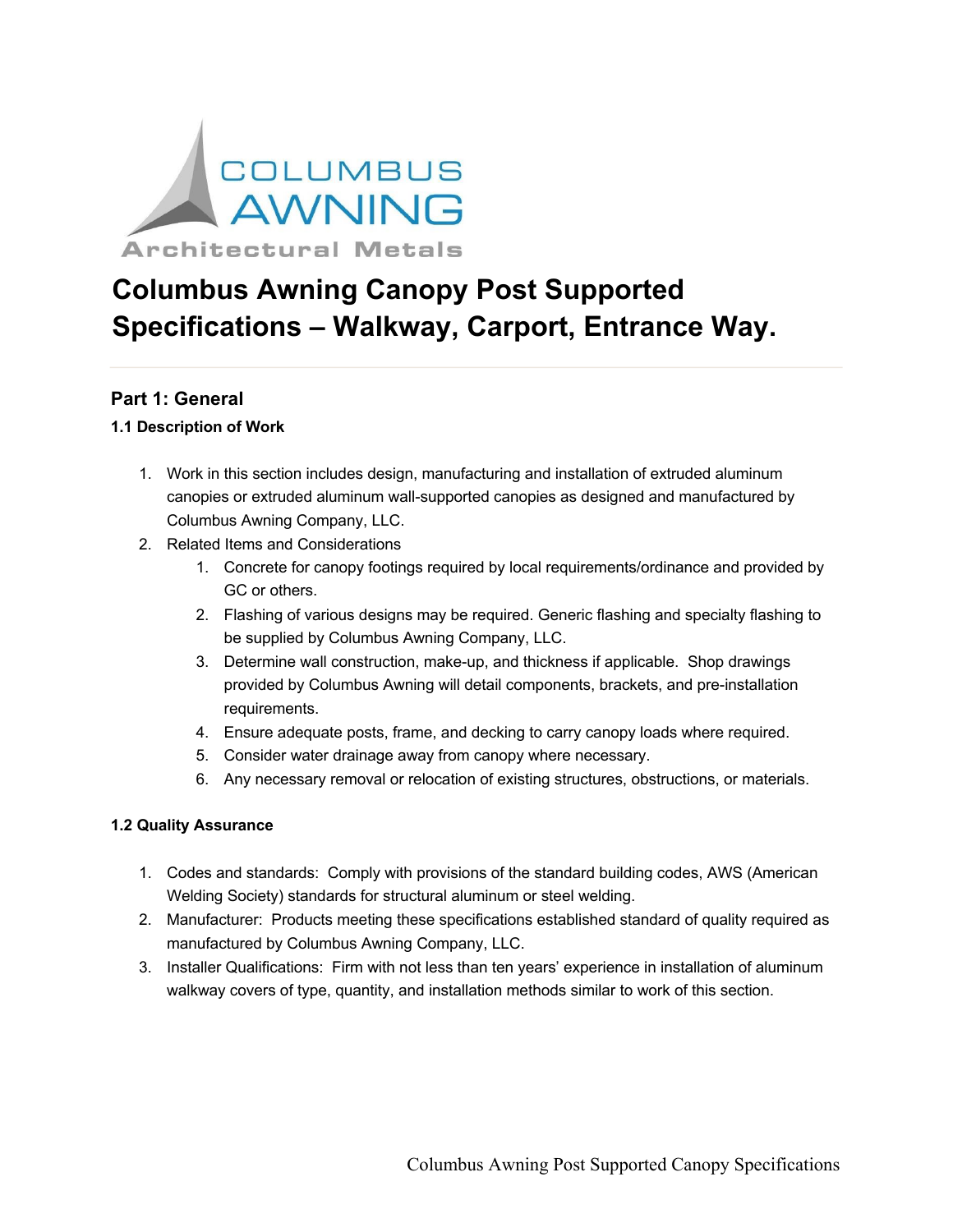# **1.3 Submittals**

- 1. Shop Drawings Submit complete shop drawings for canopy layout and dimensions. Elevation, Plan view, cross sections, bent layout dimensions, connection details and wall connection details.
- 2. Concrete footing plans and depths, and/or wall connection details.
- 3. Product Data and Sample Color Chips for review and approval.
- 4. Certification Provide PPE certification for wind load, rain live load, dead load, snow load for city/state of installation.

#### **1.4 Field Measurement**

- 1. Confirm dimensions prior to preparation of shop drawings when possible.
- 2. If requested, supply manufacturer standard literature and specifications for canopies.
- 3. Submit shop drawings showing structural component locations/positions, material dimensions and details of construction and assembly.
- 4. Site preparation, concrete footers and/or wood blocking will be detailed and specified in the shop drawings to be completed by others, unless specified.

#### **1.5 Performance Requirements**

- 1. Canopy must conform to local building codes.
- 2. Determine if PE Stamped calculations are required and must be signed and sealed by an engineer licensed within the state canopy is installed.

#### **1.6 Deliver, Storage, Handling**

1. Deliver and store all canopy components in protected areas.

# **Part 2: Products**

#### **2.1 Design, Engineering, Manufacturer and Installation**

1. Columbus Awning Company, LLC 297 Old County Line Road Westerville, OH 43081 (614) 426- 4206 www.columbusawningcompany.co m

## **2.2 Materials**

- 1. Decking will be detailed in shop drawings based on design and function. Options include but not limited to:
	- A. Extruded interlocking aluminum flat decking pans, alloy 6063-T6, .081" gauge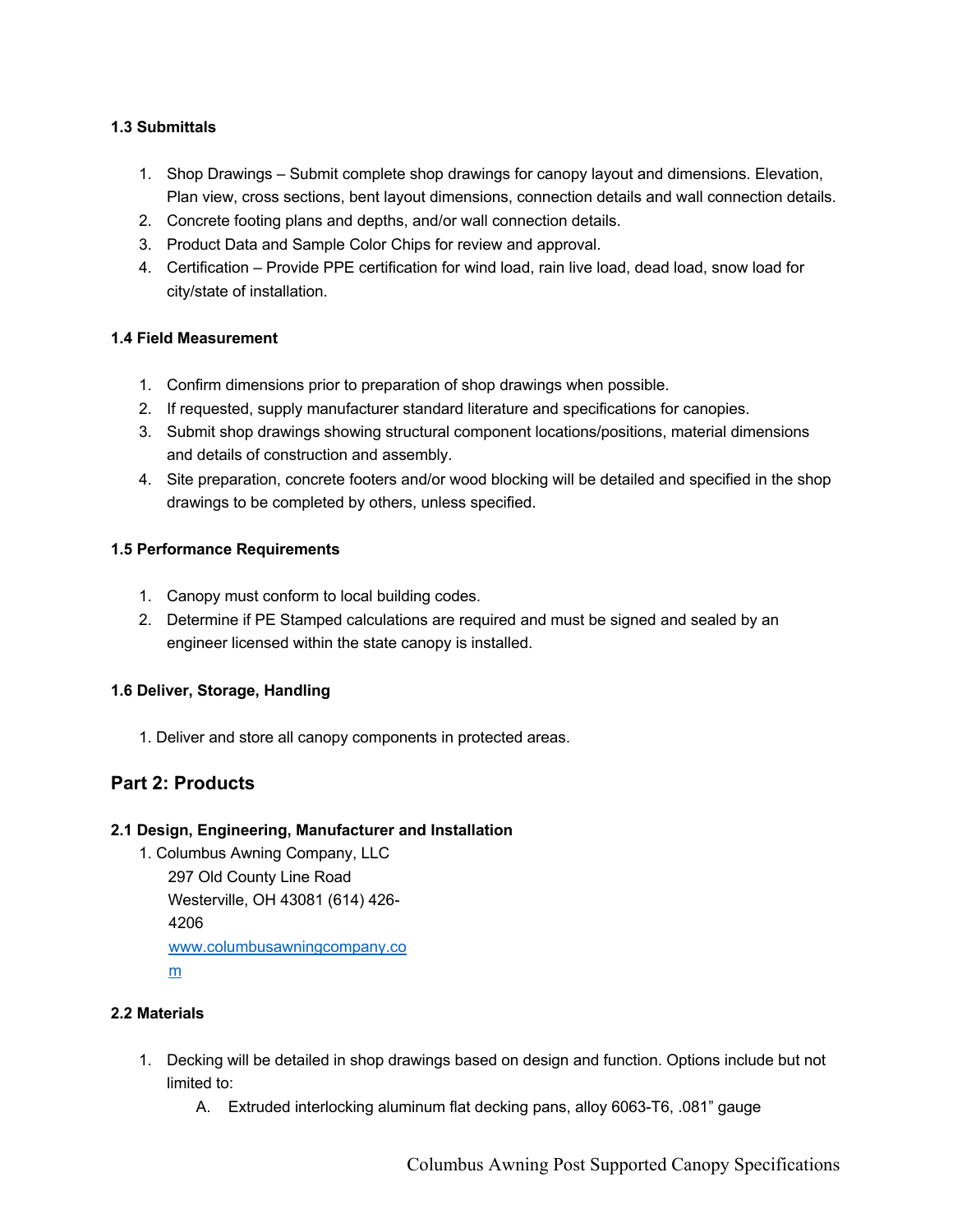- B. Roll Formed extruded interlocking 12" x 2.5" W-Pans, gauge .025 .040, aluminum and steel options.
- C. Steel 7.2 Panel (WP72), 22-gauge or thicker, 2 Coat DynaClad Kynar 500 finish standard top primer white underneath, DMI.
- D. 3" cap and 6" pan extruded interlocking decking, alloy 6063-T6, .076" gauge
- E. Selection determined in the shop drawing.
- 2. Gutter Beams
	- A. 4" x 6", 4" x 8", 6" x 8", 6"x10" or 6" x 12". Thickness .125", Aluminum 6063 T-6 R1, .125". Selection determined in the shop drawing.
- 3. Posts
	- A. 6"x6" or 4"x4". Aluminum 6063 T-6, .125". Selection determined in the shop drawing.
- 4. Fascia/Gutter shall be standard extruded aluminum
	- A. 6", 8", 10" or 12" J style with Fascia Extension determined in the shop drawing, alloy 6063-T6, .125" thickness.
- 5. Optional Steel Beams/Posts based on span and requirements ASTM A500 Grade B, 14 GA thickness or as required.
- 6. Flashing will be made of aluminum sheet painted to match the color of the canopy system. Minimum flashing thickness shall be 0.040" thick.
- 7. Fasteners will be 300 series steel with neoprene washers.
- 8. Downspouts are 24 GA Aluminum, 2" x 3" smooth finish, specified in shop drawing.
- 9. Anchors 5/16", 5" to 8" in length, determined in shop drawing.

#### **2.3 Finishes**

- 1. Finish type Standard Series 49 Exterior Tiger Drylac Poly Resin Powder Coating.
- 2. Finish type Series 38 Super Durable Tiger Drylac Poly Resin Powder Coating.
- 3. Decking Options Kynar DynaClad finishes or Baked Enamel finish options.

#### **2.4 Fabrication**

- 1. Support columns and gutter beams shall be designed such that the columns will be notched to create a "saddle" that will receive and secure the gutter beams.
- 2. Steel Welds conform to AWS D1.1
- 3. Aluminum Welds conform to AWS D1.2
- 4. Post and beams shall be welded in field or mechanically assembled utilizing 3/16" fasteners with a minimum shear stress of 350 lb.
- 5. Frames will provide seamless gutters and optionally internal water drainage to support beams and standard post drain.